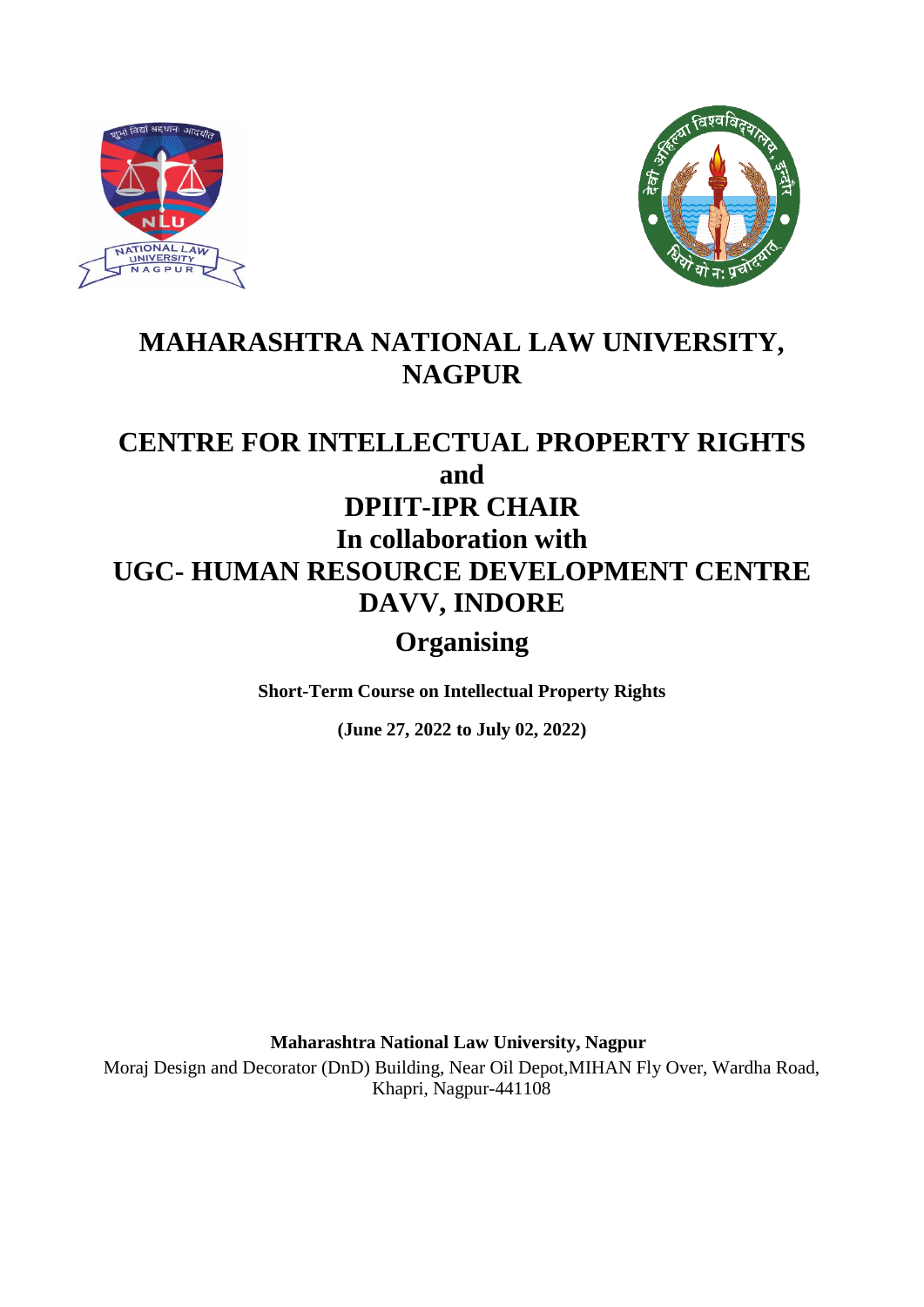### **ABOUT:**

#### *University:*

Maharashtra National Law University, Nagpur is established by Maharashtra Government by way of enactment known as the Maharashtra National Law University Act (Maharashtra Act No. VI of 2014) and the University takes pride to be the Nineteenth National Law University in the Country. The University shall be making rapid progress towards its dream of achieving excellence in the field of legal education with its dedicated faculty members, staff and students under the able guidance and supervision of its founding members, visionaries, well-wishers and members of different statutory bodies of the University. In order to achieve its objectives, the University has established twenty- eight centers for advanced legal studies and research in different fields of law to address the socio-legal issues and challenges and to conduct cutting edge research on thriving issues of law, social science and humanities.

#### *Centre for IPR:*

The Centre for Intellectual Property Rights (CIPR) is one of the Advanced Legal Research Centre of the University intending to promote the Human, Social and Commercial values through exclusive socio-legal research in the field of Intellectual Property Rights. IPR is an evolutionary field. IPR provides an incentive for creativity and the disclosure of information and plays a significant role in encouraging innovations in the form of product/process development leading to technical advancement. Therefore, knowledge about IPR becomes essential in all the fields. Effective Intellectual property (IP) protection has been a critical factor; however, academia is playing a serious catch-up to create awareness of IP.

#### *DPIIT-IPR Chair:*

The University is proud to have the DPIIT-CHAIR on Intellectual Property Rights established by the Department for Promotion of Industry and Internal Trade (DPIIT), Ministry of Commerce and Industry, Government of India. DPIIT-IPR CHAIR The Scheme for Pedagogy & Research in IPRs for Holistic Education & Academia (SPRIHA) was launched in the year 2016 by the Department for Promotion of Industries and Internal Trade (DPIIT), Ministry of Commerce and Industry, Government of India. The IPR Chair was established under the scheme at selected Universities in India and MNLU, Nagpur takes pride in being one of them. The chair was established to fulfil one of the objectives of the National IPR Policy of the Government of India which was to 'Strengthen IP Chairs in educational institutes of higher learning to provide quality teaching and research develop teaching capacity and curricula and evaluate their work on performance-based criteria'. Marching towards the goal of intellectual development, the DPIIT-IPR Chair and Centre for Intellectual Property Rights, Maharashtra National Law University, Nagpur is organizing One Week Faculty Development Program on Intellectual Property Rights (Online) from December 13 to 18, 2021 Teachers from all fields of study from the Higher Education Institutions may participate for the program. In view of the rapid spread of Corona Virus (COVID-19), as a precautionary measure, the organizers have decided to conduct the course through an Online Mode via 'Cisco WebEx Meetings App'.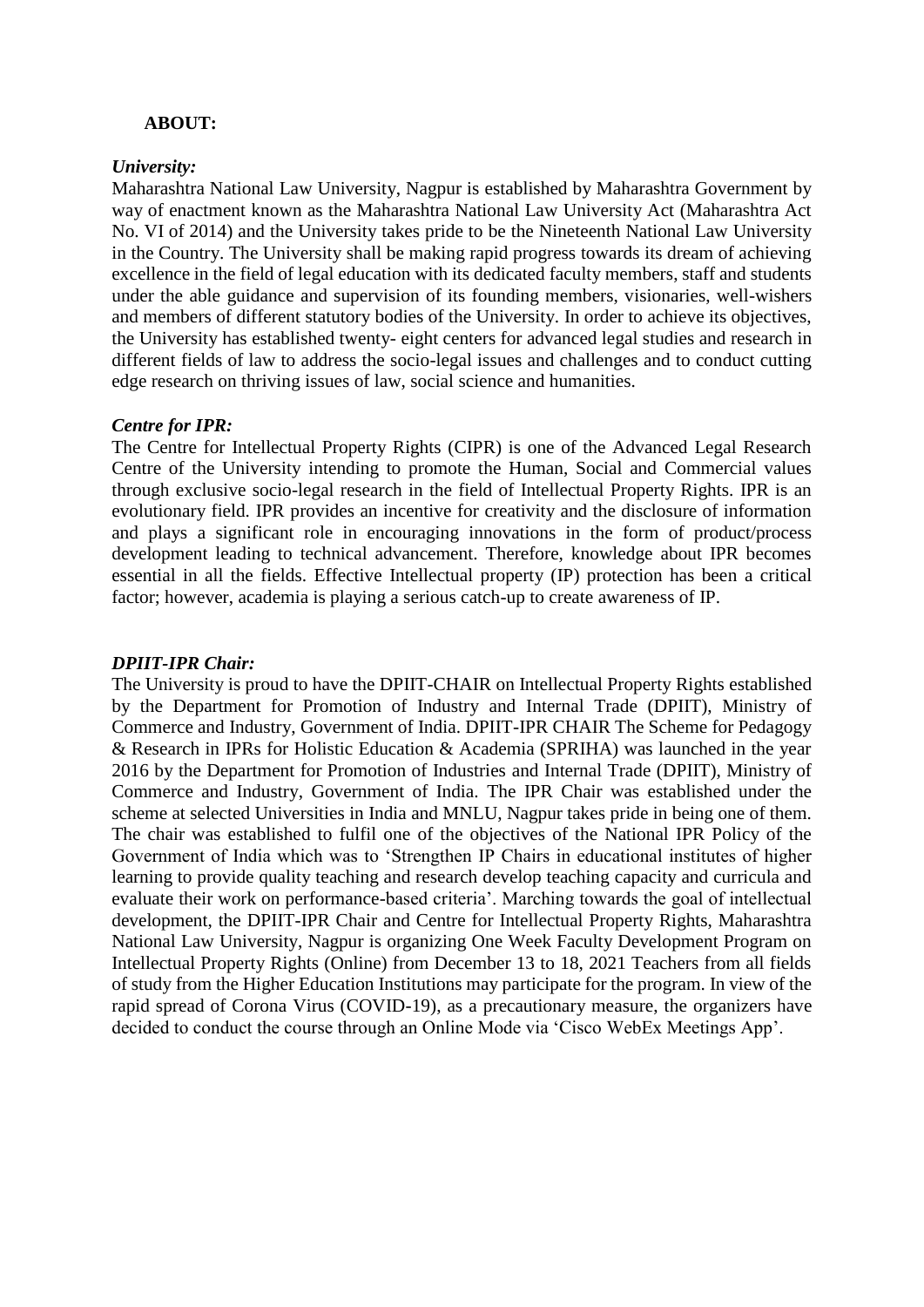### *Significance of the Course:*

In today's globalising world, the means and modes of education are developing with the technological advancements. The role of a teacher, in the existing setup wherein the quality of education and research has become debateable, becomes more important. A teacher does not only impart knowledge but is a 'Knowledge-creator'. He/she is an architect, who shapes the personality of the students. Knowledge creation is a paramount duty of the individual towards the society, nation and the entire humanity. The concept of knowledge should not be limited to only the black texts and expressions thereof; it should enlighten the lives of the students with wisdom. **Rig Veda** says, "*The intelligent man on the basis of his knowledge becomes powerful and great just as intake of food gives energy and strength*". The teachers have to preserve this knowledge in a similar way as we preserve the energy. The ultimate aim of the knowledge preservation is for passing it to the coming generations and the successors owe pious obligation to add therein and passing off to next generations.

Knowledge- 'Creation', 'Preservation' and 'Succession' process involves various concepts, issues and challenges which need to be addressed and resolved in the light of past experiences, present needs and future hopes. This perspective possesses an immense value for the academicians from different fields in performing their individual, social and professional responsibilities. Considering the immense importance of the knowledge creation, recognition, and protection, the UGC- Human Resource Development Centre, DAVV Indore, in collaboration with Centre for Intellectual Property Rights, Maharashtra National Law University, Nagpur proposes a Short-term Course on Intellectual Property Rights to orient and train the teachers with different facets of Intellectual Property Rights.

Marching towards the goal of intellectual development, the Centre for Intellectual Property Rights, Maharashtra National Law University, Nagpur in collaboration with the UGC- Human Resource Development Centre, DAVV, Indore is organising the Short-Term Course on Intellectual Property Rights from March June 27, 2022 to July 02, 2022. Teachers from all fields of study from theHigher Education Institutions may participate for the course.

In view of the rapid spread of Corona Virus (COVID-19), as a precautionary measure, the organisers have decided to conduct the course through an Online Mode via 'Cisco WebEx Meetings App'.

### *Objectives:*

- To acquaint participants regarding the importance of IPR in developing countries.
- To sensitize the faculty participants about how to safeguard their inventions and research work in the virtual world.
- To create awareness among participants about the benefit of Intellectual Property Right in the academic community.